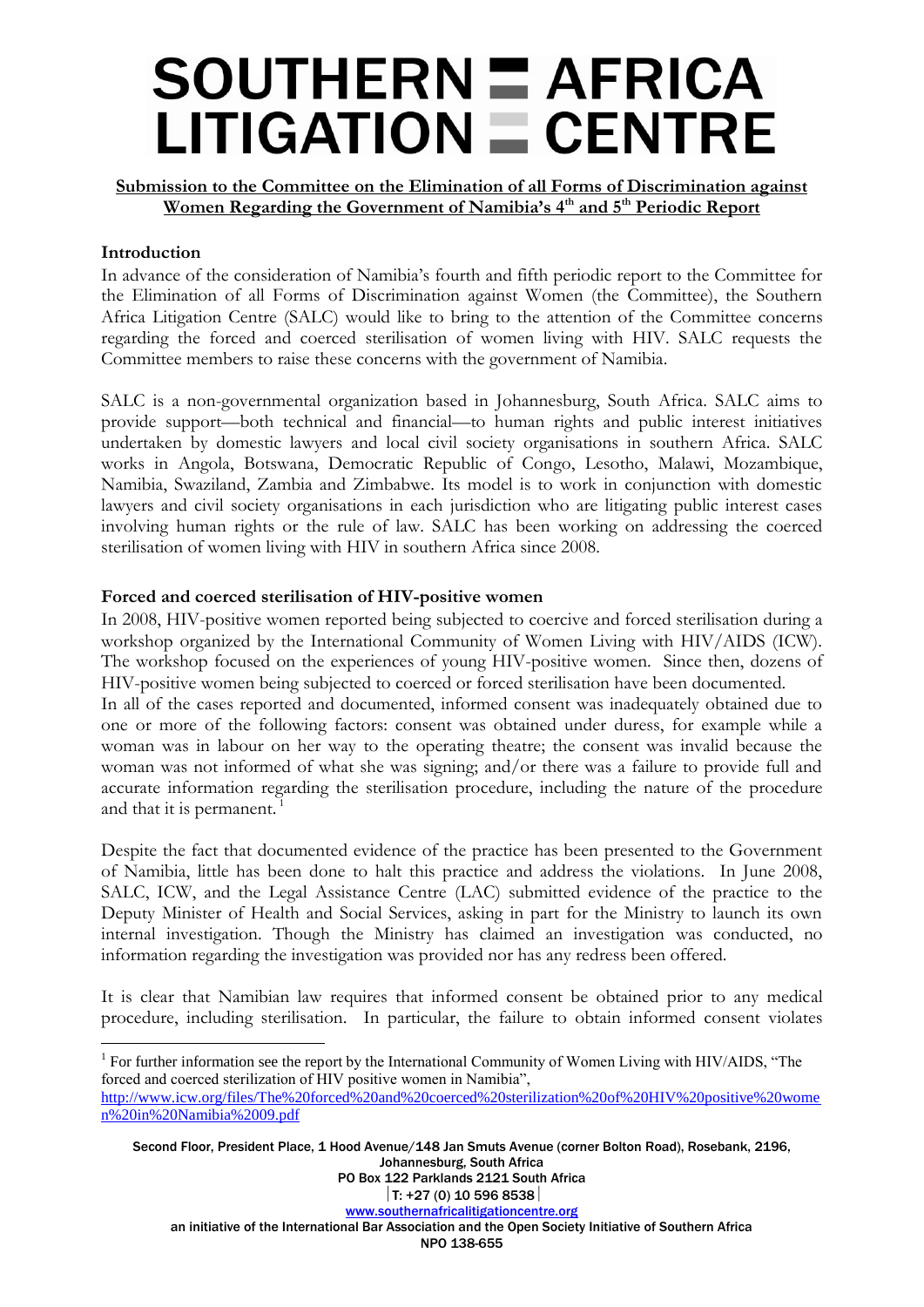## **SOUTHERN = AFRICA**  $LITIGATION = CENTRE$

multiple fundamental rights enshrined in the Namibian Constitution, including the right to human dignity; freedom from cruel, inhuman and degrading treatment; freedom from discrimination; and the right to found a family. <sup>2</sup> The practice of forced and coerced sterilisation also violates fundamental rights under common law.

Indeed, in 2012, in a case supported by the Legal Assistance Centre, SALC, and the Namibian Women's Health Network (NWHN), the High Court in Namibia in *LM and Others v Namibia*, held that the three HIV-positive women were sterilised without their informed consent in violation of their rights under Namibian law.<sup>3</sup> The High Court, however, failed to recognize the practice as constituting discrimination against HIV-positive women citing a lack of sufficient evidence. The government has chosen to appeal the High Court decision to the Supreme Court of Namibia. Oral arguments in the matter were heard in March 2014 and we are awaiting judgment.

The Convention on the Elimination of all Forms of Discrimination against Women (CEDAW) clearly requires obtaining an individual's informed consent prior to performing a medical procedure. Article 12(1) of CEDAW, which includes the right to quality health care services has been interpreted by the Committee to include the concept of voluntary, as well as *informed* consent.

Furthermore, coerced and forced sterilisation also violates Article 16(e) of CEDAW as it fails to provide women with access to information, education and means required to enable them to freely decide on the number of children they will have. Finally, as HIV-positive men do not appear to be subjected to forced sterilisation, it constitutes a discrimination in the field of health care as it fails to provide women with the same rights to men in determining the number of children they will have in violation of articles 10(h), 12(1) and 16(e) of CEDAW.

Despite a clear finding by the High Court that at least three HIV-positive women were sterilised without their informed consent in violation of their rights and clear evidence submitted to the government of Namibia by SALC, the LAC, ICW and NWHN of additional cases of HIV-positive women being coercively sterilised in public hospitals throughout Namibia, the government has taken no action to address the practice, provide redress to those women whose rights were violated, or to provide training to medical personnel on what constitutes informed consent. Indeed, in the aftermath of the High Court decision, SALC has received reports that women seeking sterilisations from public hospitals are being told by medical personnel that they would have to obtain an affidavit from the police indicating their desire for the procedure. This new practice violates the women's fundamental constitutional rights as well as rights provided for under CEDAW, including their right to access reproductive health services under articles 10(h), 12(1) and 16(e).

### **Conclusion**

 $\overline{a}$ 

The practice of forced sterilisation of HIV-positive women in Namibia constitutes a violation of Namibia's human rights obligations under CEDAW. SALC requests the Committee to include the

Second Floor, President Place, 1 Hood Avenue/148 Jan Smuts Avenue (corner Bolton Road), Rosebank, 2196, Johannesburg, South Africa

PO Box 122 Parklands 2121 South Africa

an initiative of the International Bar Association and the Open Society Initiative of Southern Africa

 $2$  Articles 8, 10 and 14 of the Constitution of the Republic of Namibia

<sup>&</sup>lt;sup>3</sup> LM and Others v. the Government of the Republic of Namibia (I 1603/2008, I 3518/2008, I 3007/2008) [2012] NAHC 211 (30 July 2012) http://www.saflii.org/na/cases/NAHC/2012/211.html